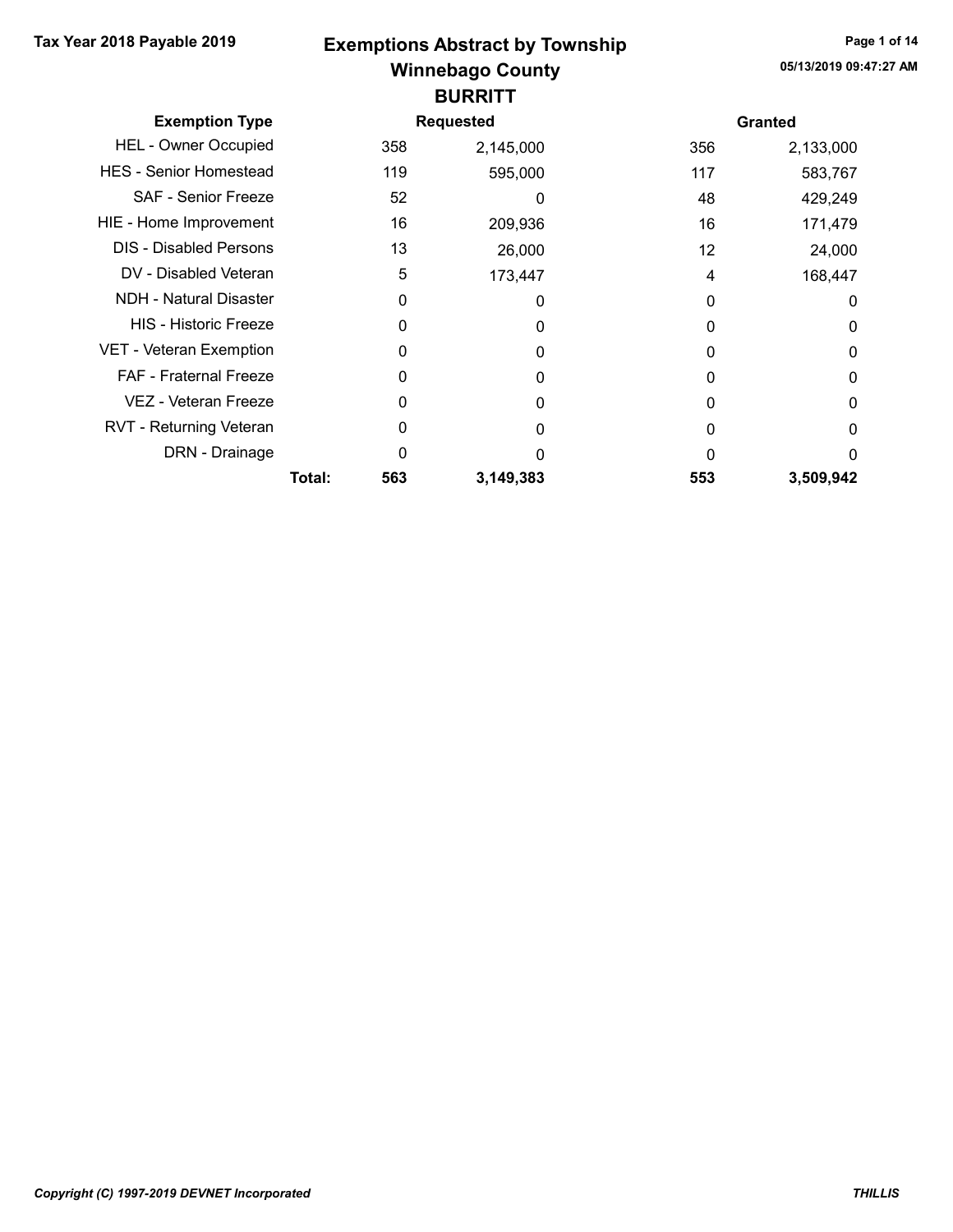#### Winnebago County Tax Year 2018 Payable 2019 Page 2 of 14 Exemptions Abstract by Township CHERRY VALLEY

| VIILINNI VALLLI               |        |                  |            |      |                |  |  |  |  |
|-------------------------------|--------|------------------|------------|------|----------------|--|--|--|--|
| <b>Exemption Type</b>         |        | <b>Requested</b> |            |      | <b>Granted</b> |  |  |  |  |
| <b>HEL - Owner Occupied</b>   |        | 5221             | 31,296,000 | 5177 | 30,988,848     |  |  |  |  |
| <b>HES</b> - Senior Homestead |        | 1737             | 8,685,000  | 1715 | 8,553,436      |  |  |  |  |
| SAF - Senior Freeze           |        | 856              | 0          | 774  | 2,435,062      |  |  |  |  |
| HIE - Home Improvement        |        | 169              | 300,079    | 163  | 300,079        |  |  |  |  |
| <b>DIS</b> - Disabled Persons |        | 162              | 324,000    | 152  | 304,000        |  |  |  |  |
| DV - Disabled Veteran         |        | 69               | 1,901,989  | 67   | 1,798,414      |  |  |  |  |
| VET - Veteran Exemption       |        |                  | 100,000    | 0    | 0              |  |  |  |  |
| <b>FAF</b> - Fraternal Freeze |        |                  | 0          |      | 7,865          |  |  |  |  |
| <b>HIS - Historic Freeze</b>  |        | O                | 0          |      | 0              |  |  |  |  |
| DRN - Drainage                |        | 0                | 0          | 0    | 0              |  |  |  |  |
| RVT - Returning Veteran       |        | 0                | 0          | O    | 0              |  |  |  |  |
| NDH - Natural Disaster        |        | 0                | 0          | O    | 0              |  |  |  |  |
| VEZ - Veteran Freeze          |        | O                | n          |      | 0              |  |  |  |  |
|                               | Total: | 8216             | 42,607,068 | 8049 | 44,387,704     |  |  |  |  |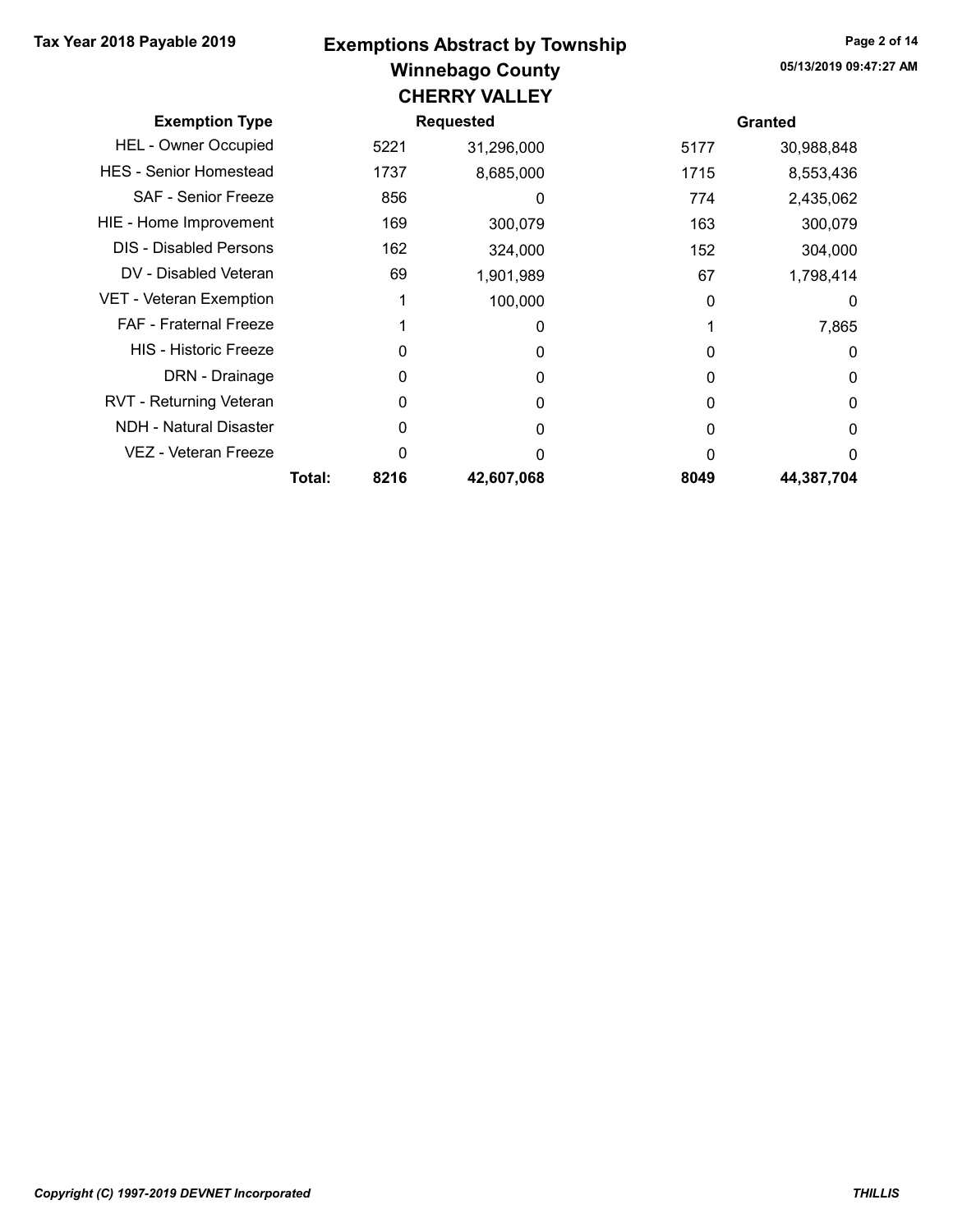# Winnebago County Tax Year 2018 Payable 2019 Page 3 of 14 Exemptions Abstract by Township DURAND

| <b>Exemption Type</b>          |        |      | <b>Requested</b> |      | <b>Granted</b> |
|--------------------------------|--------|------|------------------|------|----------------|
| <b>HEL - Owner Occupied</b>    |        | 718  | 4,308,000        | 711  | 4,256,416      |
| <b>HES - Senior Homestead</b>  |        | 252  | 1,260,000        | 247  | 1,221,302      |
| <b>SAF - Senior Freeze</b>     |        | 128  | 0                | 109  | 261,733        |
| HIE - Home Improvement         |        | 15   | 30,007           | 15   | 30,007         |
| DIS - Disabled Persons         |        | 15   | 30,000           | 14   | 28,000         |
| DV - Disabled Veteran          |        | 13   | 271,783          | 13   | 253,396        |
| <b>FAF</b> - Fraternal Freeze  |        |      | 0                |      | 25,493         |
| VEZ - Veteran Freeze           |        |      | 0                |      | 37,276         |
| <b>NDH - Natural Disaster</b>  |        | 0    | 0                | 0    | 0              |
| <b>RVT - Returning Veteran</b> |        | O    | 0                | 0    | 0              |
| VET - Veteran Exemption        |        | 0    | 0                | 0    | 0              |
| <b>HIS - Historic Freeze</b>   |        | O    | 0                | 0    | 0              |
| DRN - Drainage                 |        | ი    | O                | O    | $\Omega$       |
|                                | Total: | 1143 | 5,899,790        | 1111 | 6,113,623      |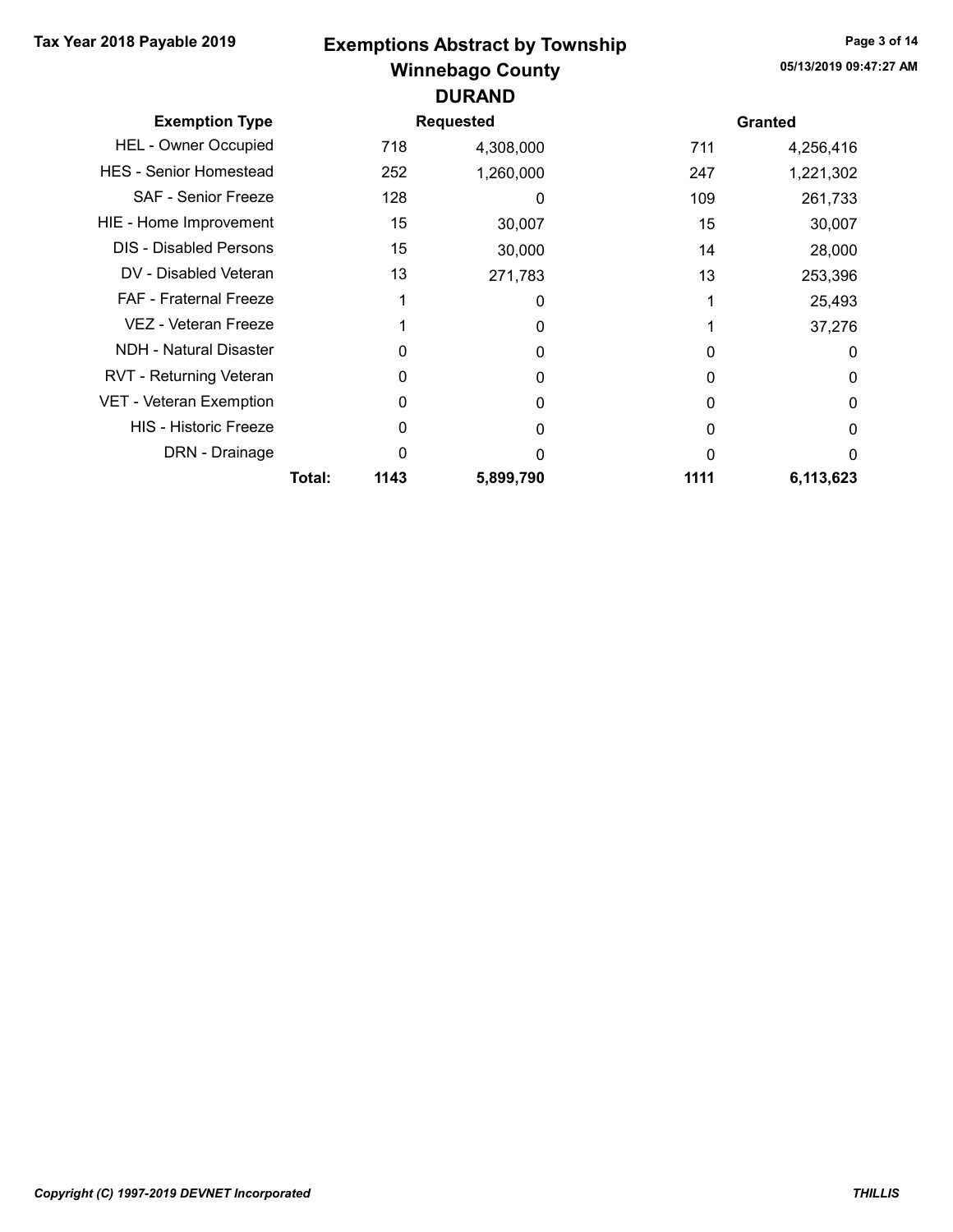## Winnebago County Tax Year 2018 Payable 2019 Page 4 of 14 Exemptions Abstract by Township HARLEM

| <b>Exemption Type</b>         |        |       | <b>Requested</b> |              | <b>Granted</b> |
|-------------------------------|--------|-------|------------------|--------------|----------------|
| <b>HEL - Owner Occupied</b>   |        | 11979 | 71,706,000       | 11866        | 70,928,903     |
| <b>HES - Senior Homestead</b> |        | 3270  | 16,350,000       | 3207         | 15,934,762     |
| SAF - Senior Freeze           |        | 1846  | 0                | 1664         | 5,518,531      |
| <b>DIS</b> - Disabled Persons |        | 398   | 796,000          | 361          | 722,000        |
| HIE - Home Improvement        |        | 221   | 480,286          | 219          | 480,286        |
| DV - Disabled Veteran         |        | 167   | 5,231,793        | 159          | 4,989,565      |
| VET - Veteran Exemption       |        | 3     | 300,000          | $\Omega$     | 0              |
| VEZ - Veteran Freeze          |        | 2     | 0                | 2            | 64,336         |
| DRN - Drainage                |        | 0     | 0                | 0            | 0              |
| <b>FAF</b> - Fraternal Freeze |        | 0     | 0                | 0            | 0              |
| <b>HIS - Historic Freeze</b>  |        | 0     | 0                | <sup>0</sup> | 0              |
| <b>NDH - Natural Disaster</b> |        | 0     | 0                | 0            | 0              |
| RVT - Returning Veteran       |        | O     | ∩                |              | 0              |
|                               | Total: | 17886 | 94,864,079       | 17478        | 98,638,383     |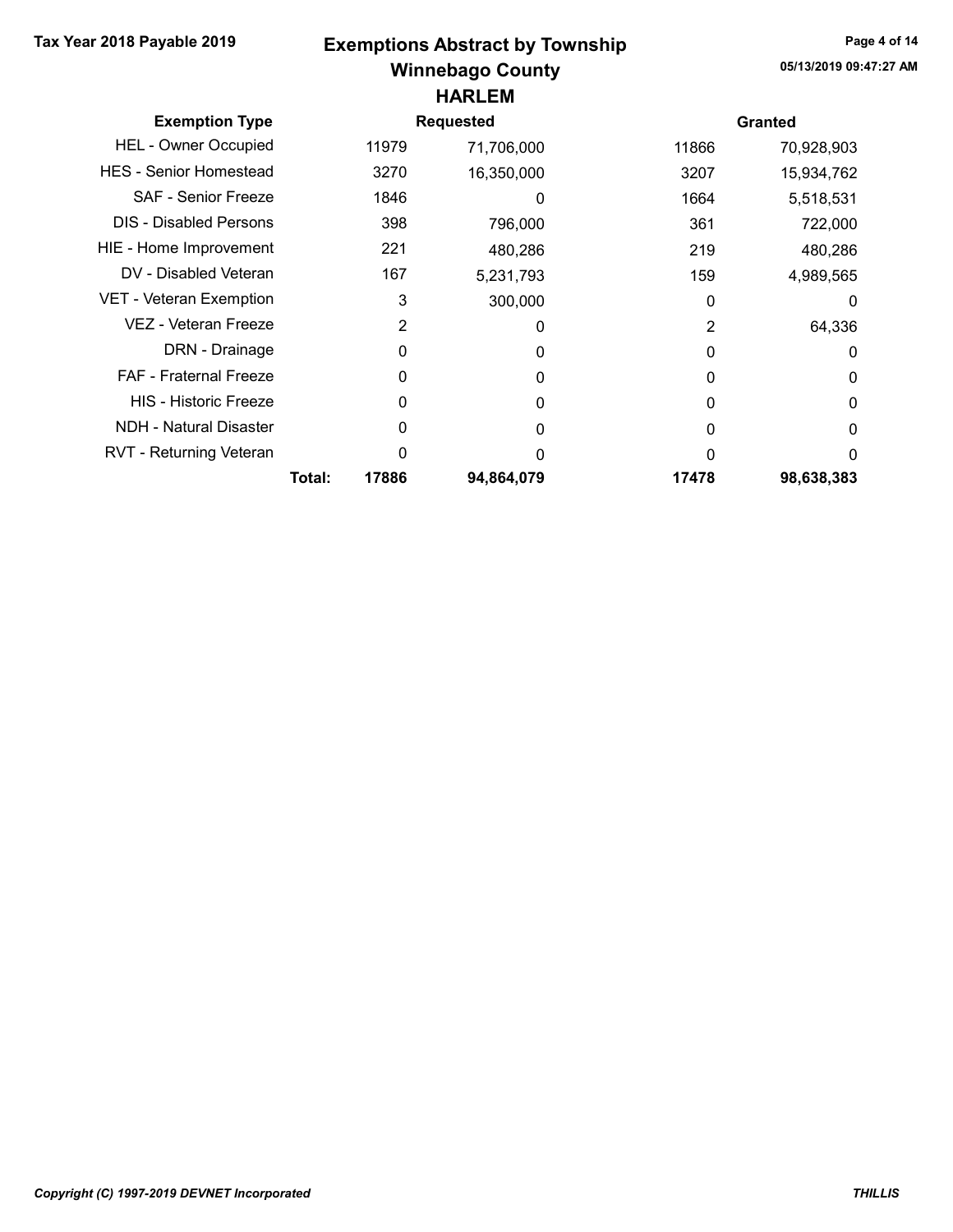# Winnebago County Tax Year 2018 Payable 2019 Page 5 of 14 Exemptions Abstract by Township **HARRISON**

| <b>Exemption Type</b>         |        |     | <b>Requested</b> |     | <b>Granted</b> |
|-------------------------------|--------|-----|------------------|-----|----------------|
| <b>HEL - Owner Occupied</b>   |        | 218 | 1,308,000        | 216 | 1,296,000      |
| <b>HES</b> - Senior Homestead |        | 81  | 405,000          | 79  | 395,000        |
| <b>SAF - Senior Freeze</b>    |        | 46  |                  | 44  | 325,622        |
| <b>DIS</b> - Disabled Persons |        | 9   | 18,000           | 8   | 16,000         |
| DV - Disabled Veteran         |        | 3   | 87,947           | 3   | 87,947         |
| HIE - Home Improvement        |        | 3   | 22,444           | 3   | 22,444         |
| DRN - Drainage                |        | O   | 0                | 0   | 0              |
| FAF - Fraternal Freeze        |        |     | 0                | O   | 0              |
| <b>HIS</b> - Historic Freeze  |        |     | 0                | O   | 0              |
| <b>NDH - Natural Disaster</b> |        |     | 0                |     | 0              |
| RVT - Returning Veteran       |        | O   | 0                | 0   | 0              |
| VET - Veteran Exemption       |        |     | 0                | O   | 0              |
| VEZ - Veteran Freeze          |        |     | O                | O   | $\Omega$       |
|                               | Total: | 360 | 1,841,391        | 353 | 2,143,013      |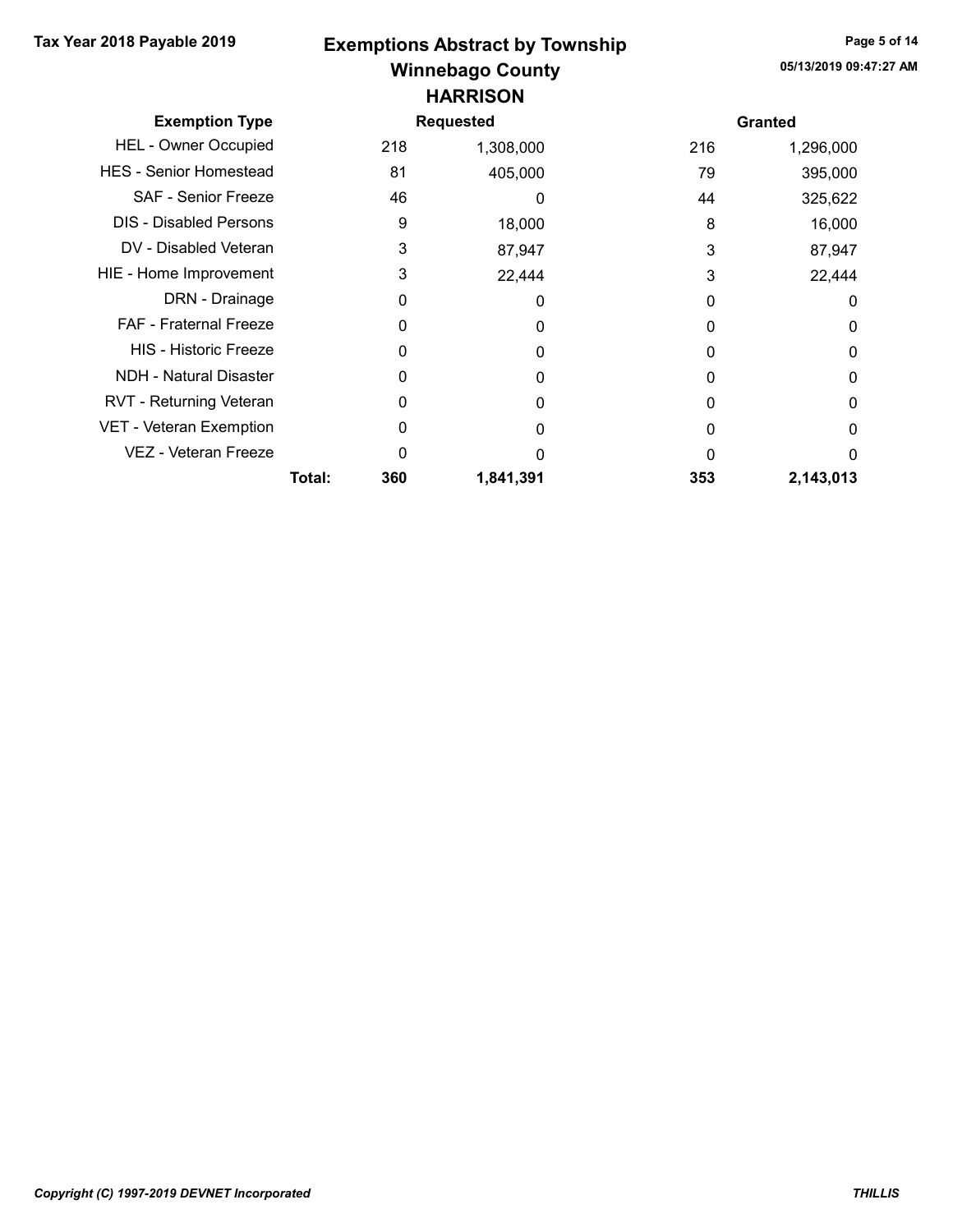## Winnebago County Tax Year 2018 Payable 2019 Exemptions Abstract by Township Page 6 of 14 LAONA

| <b>Exemption Type</b>         |        |     | <b>Requested</b> |     | <b>Granted</b> |
|-------------------------------|--------|-----|------------------|-----|----------------|
| <b>HEL - Owner Occupied</b>   |        | 446 | 2,676,000        | 438 | 2,628,000      |
| <b>HES - Senior Homestead</b> |        | 224 | 1,120,000        | 219 | 1,078,267      |
| <b>SAF - Senior Freeze</b>    |        | 92  | 0                | 79  | 227,412        |
| <b>DIS - Disabled Persons</b> |        | 12  | 24,000           | 12  | 24,000         |
| DV - Disabled Veteran         |        | 12  | 445,016          | 12  | 440,016        |
| HIE - Home Improvement        |        | 6   | 33,915           | 6   | 33,915         |
| DRN - Drainage                |        | 0   | 0                | 0   | 0              |
| <b>FAF - Fraternal Freeze</b> |        | 0   | 0                | 0   | 0              |
| <b>HIS - Historic Freeze</b>  |        | 0   | 0                | 0   | 0              |
| <b>NDH - Natural Disaster</b> |        | 0   | 0                | O   | 0              |
| RVT - Returning Veteran       |        | 0   | 0                | 0   | 0              |
| VET - Veteran Exemption       |        | 0   | 0                | ი   | 0              |
| VEZ - Veteran Freeze          |        | 0   | ი                | O   | $\Omega$       |
|                               | Total: | 792 | 4,298,931        | 766 | 4,431,610      |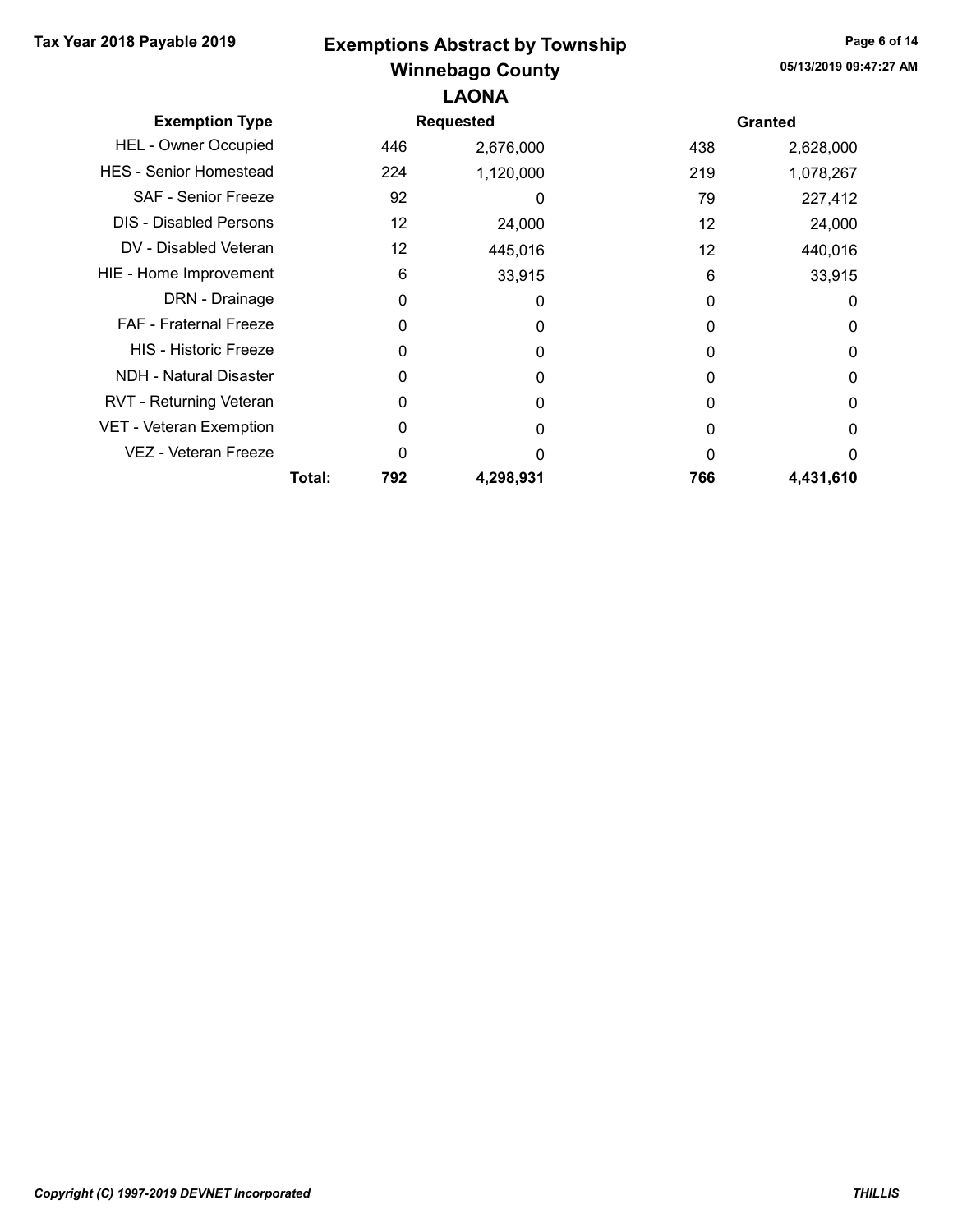## Winnebago County Tax Year 2018 Payable 2019 Page 7 of 14 Exemptions Abstract by Township **OWEN**

| <b>Exemption Type</b>         |        |      | <b>Requested</b> |          | <b>Granted</b> |
|-------------------------------|--------|------|------------------|----------|----------------|
| <b>HEL - Owner Occupied</b>   |        | 1395 | 8,370,000        | 1381     | 8,283,085      |
| <b>HES</b> - Senior Homestead |        | 542  | 2,710,000        | 535      | 2,655,685      |
| SAF - Senior Freeze           |        | 239  | 0                | 218      | 1,107,487      |
| <b>DIS - Disabled Persons</b> |        | 55   | 110,000          | 53       | 106,000        |
| HIE - Home Improvement        |        | 23   | 114,914          | 22       | 89,209         |
| DV - Disabled Veteran         |        | 20   | 835,238          | 20       | 731,482        |
| <b>FAF - Fraternal Freeze</b> |        | 0    | $\Omega$         | 0        | 0              |
| <b>HIS - Historic Freeze</b>  |        | 0    | 0                | $\Omega$ | 0              |
| NDH - Natural Disaster        |        | 0    | $\Omega$         | 0        | 0              |
| RVT - Returning Veteran       |        |      | $\Omega$         | 0        | 0              |
| VET - Veteran Exemption       |        | 0    | $\Omega$         | 0        | 0              |
| DRN - Drainage                |        | O    | 0                |          | 0              |
| VEZ - Veteran Freeze          |        | ი    |                  |          | 0              |
|                               | Total: | 2274 | 12,140,152       | 2229     | 12,972,948     |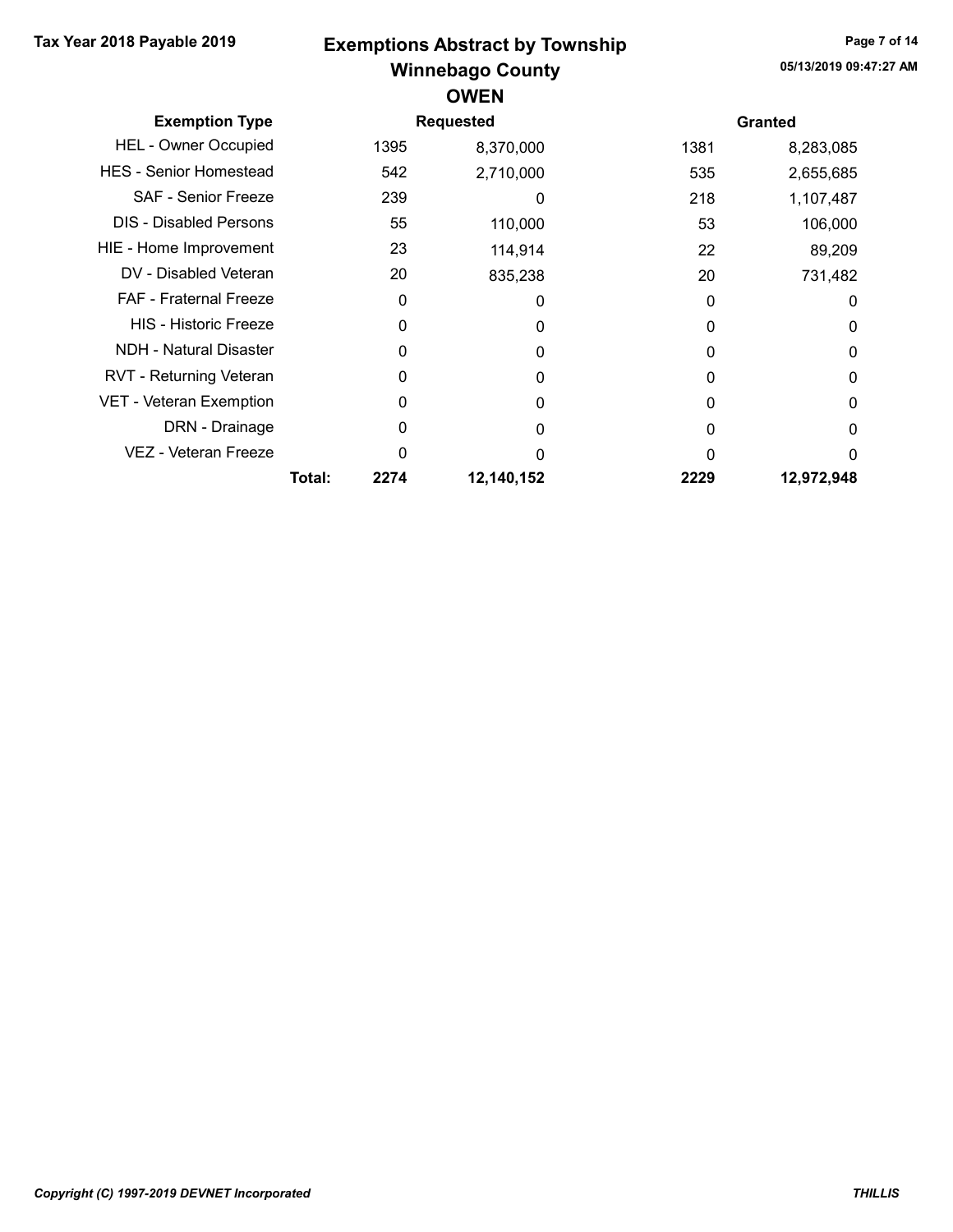#### Winnebago County Tax Year 2018 Payable 2019 Page 8 of 14 Exemptions Abstract by Township PECATONICA

| <b>Exemption Type</b>         |        |      | <b>Requested</b> |      | <b>Granted</b> |
|-------------------------------|--------|------|------------------|------|----------------|
| <b>HEL - Owner Occupied</b>   |        | 1358 | 8,130,000        | 1343 | 8,034,001      |
| <b>HES</b> - Senior Homestead |        | 425  | 2,125,000        | 415  | 2,054,574      |
| <b>SAF - Senior Freeze</b>    |        | 201  | 0                | 171  | 483,395        |
| HIE - Home Improvement        |        | 38   | 155,938          | 37   | 155,938        |
| <b>DIS - Disabled Persons</b> |        | 36   | 72,000           | 34   | 68,000         |
| DV - Disabled Veteran         |        | 19   | 829,588          | 19   | 810,436        |
| <b>FAF</b> - Fraternal Freeze |        |      | 0                |      | 8,038          |
| VEZ - Veteran Freeze          |        |      | 0                |      | 13,442         |
| DRN - Drainage                |        | 0    | 0                | O    | 0              |
| <b>HIS - Historic Freeze</b>  |        | 0    | 0                | O    | 0              |
| <b>NDH - Natural Disaster</b> |        | 0    | 0                | O    | 0              |
| RVT - Returning Veteran       |        | 0    | O                | 0    | 0              |
| VET - Veteran Exemption       |        | 0    | 0                |      | 0              |
|                               | Total: | 2079 | 11,312,526       | 2021 | 11,627,824     |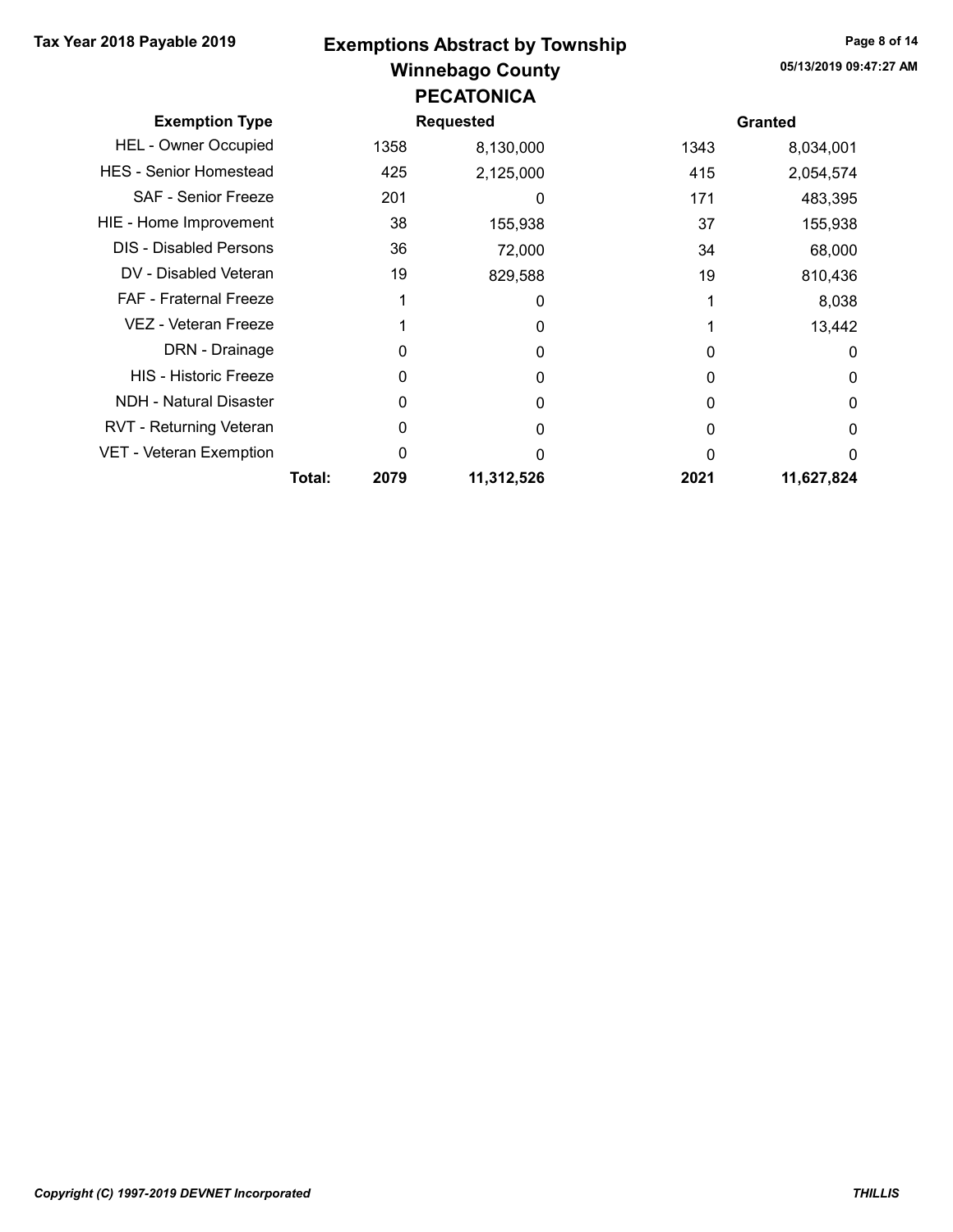## Winnebago County Tax Year 2018 Payable 2019 Page 9 of 14 Exemptions Abstract by Township ROCKTON

| <b>Exemption Type</b>         |        |      | <b>Requested</b> |          | <b>Granted</b> |
|-------------------------------|--------|------|------------------|----------|----------------|
| <b>HEL - Owner Occupied</b>   |        | 4650 | 27,834,000       | 4606     | 27,536,967     |
| <b>HES - Senior Homestead</b> |        | 1316 | 6,580,000        | 1297     | 6,432,351      |
| <b>SAF - Senior Freeze</b>    |        | 658  | 0                | 606      | 3,257,399      |
| HIE - Home Improvement        |        | 143  | 576,353          | 138      | 576,353        |
| <b>DIS - Disabled Persons</b> |        | 109  | 218,000          | 103      | 206,000        |
| DV - Disabled Veteran         |        | 71   | 2,136,716        | 70       | 2,008,795      |
| VET - Veteran Exemption       |        | 3    | 300,000          | $\Omega$ | 0              |
| VEZ - Veteran Freeze          |        |      | 0                |          | 227,267        |
| DRN - Drainage                |        | 0    | 0                | O        | 0              |
| <b>FAF</b> - Fraternal Freeze |        | 0    | 0                | 0        | 0              |
| <b>HIS - Historic Freeze</b>  |        | 0    | 0                | O        | 0              |
| <b>NDH - Natural Disaster</b> |        | 0    | 0                | 0        | 0              |
| RVT - Returning Veteran       |        | ი    | O                | U        | $\Omega$       |
|                               | Total: | 6951 | 37,645,069       | 6821     | 40,245,132     |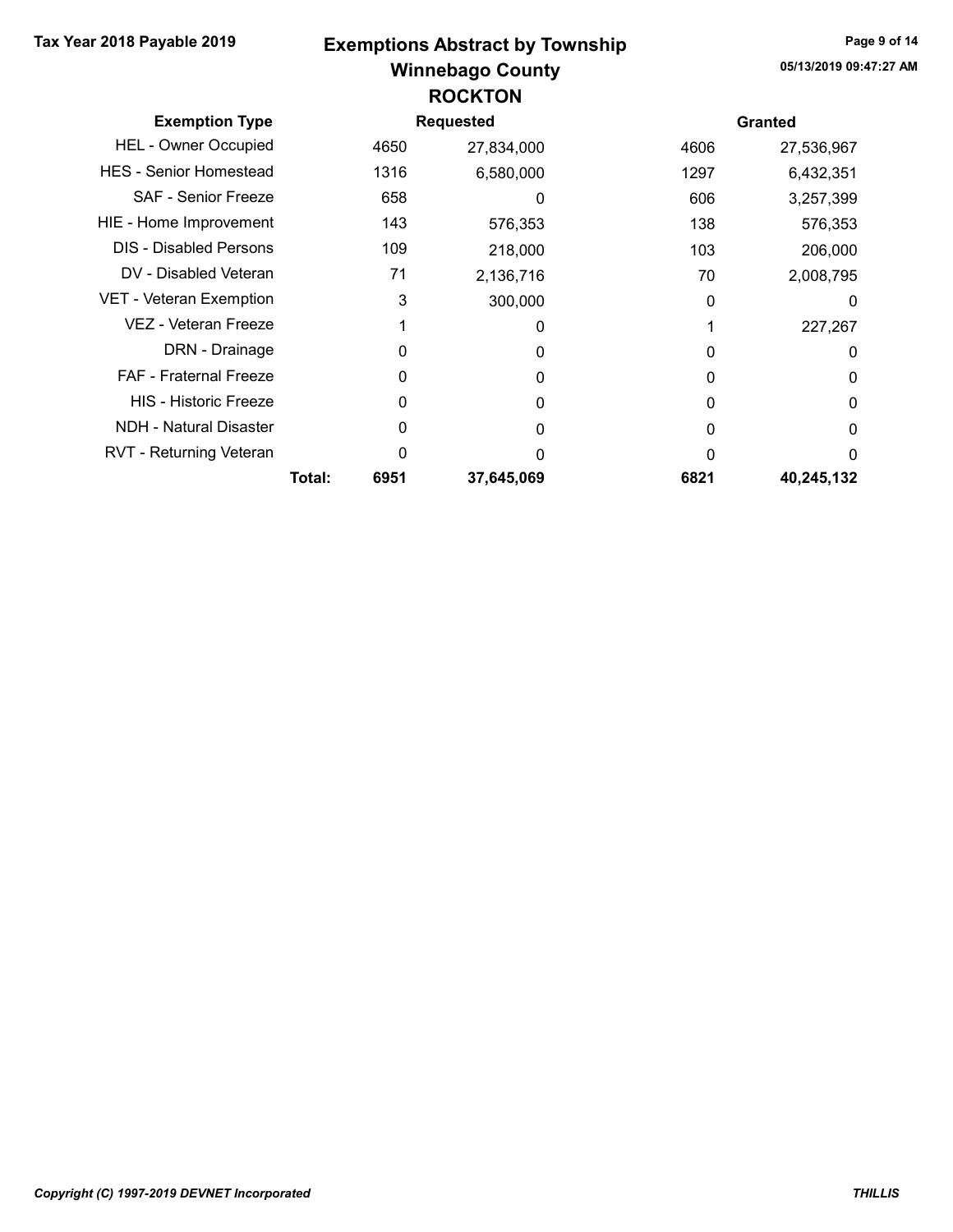# Winnebago County Tax Year 2018 Payable 2019 Exemptions Abstract by Township Page 10 of 14 ROSCOE

| <b>Exemption Type</b>          | <b>Requested</b> |      |            |          | <b>Granted</b> |  |  |
|--------------------------------|------------------|------|------------|----------|----------------|--|--|
|                                |                  |      |            |          |                |  |  |
| <b>HEL - Owner Occupied</b>    |                  | 6167 | 36,801,000 | 6111     | 36,555,794     |  |  |
| <b>HES - Senior Homestead</b>  |                  | 1460 | 7,300,000  | 1438     | 7,153,466      |  |  |
| <b>SAF - Senior Freeze</b>     |                  | 620  | 3,458      | 575      | 2,951,580      |  |  |
| HIE - Home Improvement         |                  | 165  | 770,149    | 161      | 748,719        |  |  |
| <b>DIS - Disabled Persons</b>  |                  | 121  | 242,000    | 107      | 214,000        |  |  |
| DV - Disabled Veteran          |                  | 110  | 3,900,265  | 101      | 3,680,260      |  |  |
| <b>RVT - Returning Veteran</b> |                  | 3    | 15,000     | 3        | 15,000         |  |  |
| VEZ - Veteran Freeze           |                  |      | 0          |          | 89,247         |  |  |
| <b>FAF</b> - Fraternal Freeze  |                  |      | 0          |          | 16,645         |  |  |
| NDH - Natural Disaster         |                  | O    | $\Omega$   | 0        | 0              |  |  |
| <b>VET - Veteran Exemption</b> |                  | 0    | 0          | $\Omega$ | 0              |  |  |
| DRN - Drainage                 |                  | 0    | 0          | 0        | 0              |  |  |
| <b>HIS - Historic Freeze</b>   |                  | 0    | O          | 0        | $\Omega$       |  |  |
|                                | Total:           | 8648 | 49.031.872 | 8498     | 51,424,711     |  |  |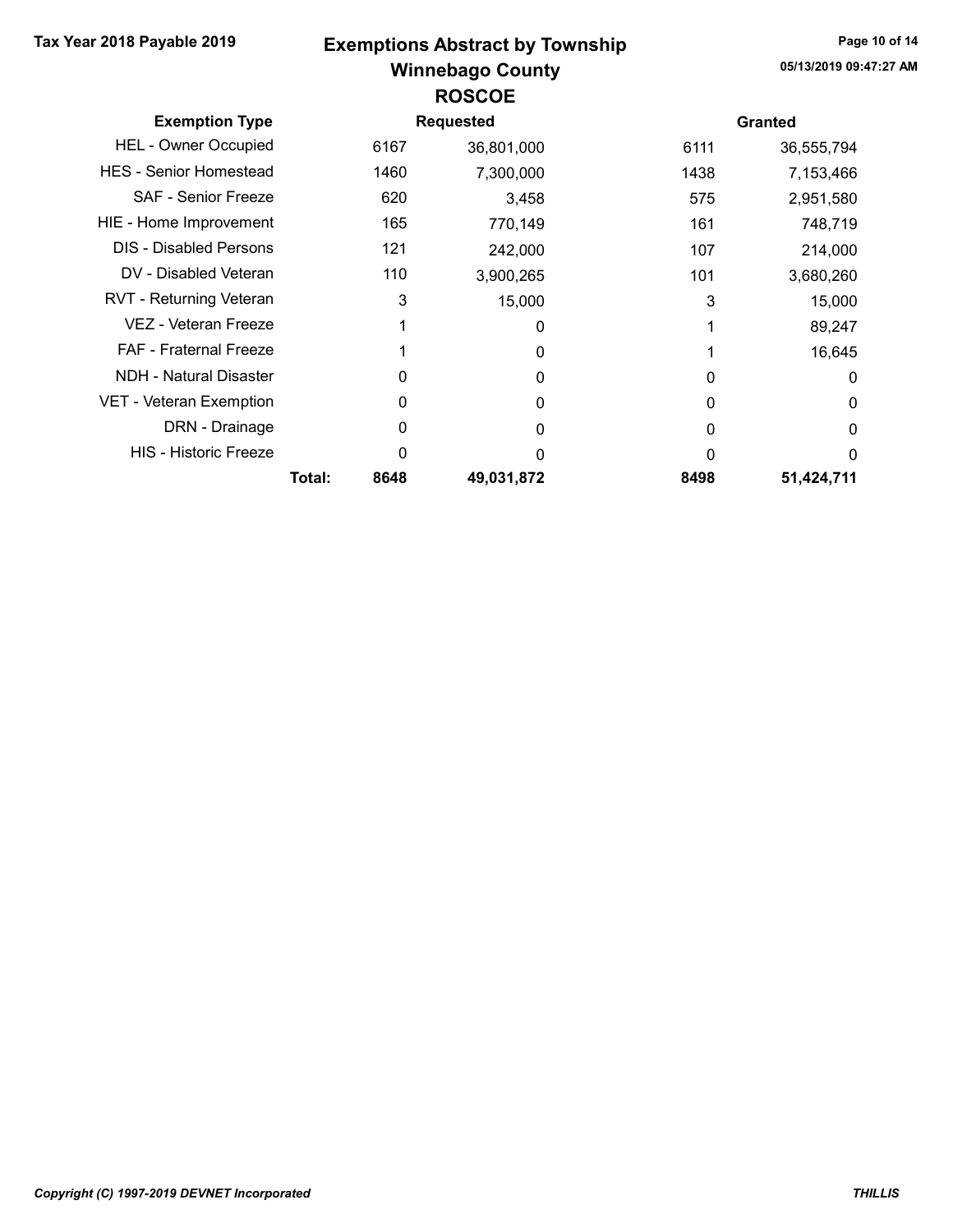### Winnebago County Tax Year 2018 Payable 2019 Exemptions Abstract by Township Page 11 of 14 **SEWARD**

| <b>Exemption Type</b>         |        |     | <b>Requested</b> |     | <b>Granted</b> |
|-------------------------------|--------|-----|------------------|-----|----------------|
| <b>HEL - Owner Occupied</b>   |        | 267 | 1,602,000        | 264 | 1,578,145      |
| <b>HES</b> - Senior Homestead |        | 94  | 470,000          | 92  | 460,000        |
| <b>SAF - Senior Freeze</b>    |        | 40  | 0                | 34  | 123,385        |
| <b>DIS</b> - Disabled Persons |        |     | 14,000           |     | 14,000         |
| DV - Disabled Veteran         |        | 6   | 147,034          | 6   | 147,034        |
| HIE - Home Improvement        |        | 2   | 11,170           | 2   | 11,170         |
| DRN - Drainage                |        | 0   | 0                | 0   | 0              |
| FAF - Fraternal Freeze        |        | 0   | 0                | O   | 0              |
| <b>HIS - Historic Freeze</b>  |        | 0   | $\Omega$         | O   | 0              |
| <b>NDH - Natural Disaster</b> |        | O   | 0                | O   | 0              |
| RVT - Returning Veteran       |        | 0   | 0                | O   | 0              |
| VET - Veteran Exemption       |        | 0   | 0                |     | 0              |
| VEZ - Veteran Freeze          |        | O   |                  |     | 0              |
|                               | Total: | 416 | 2,244,204        | 405 | 2,333,734      |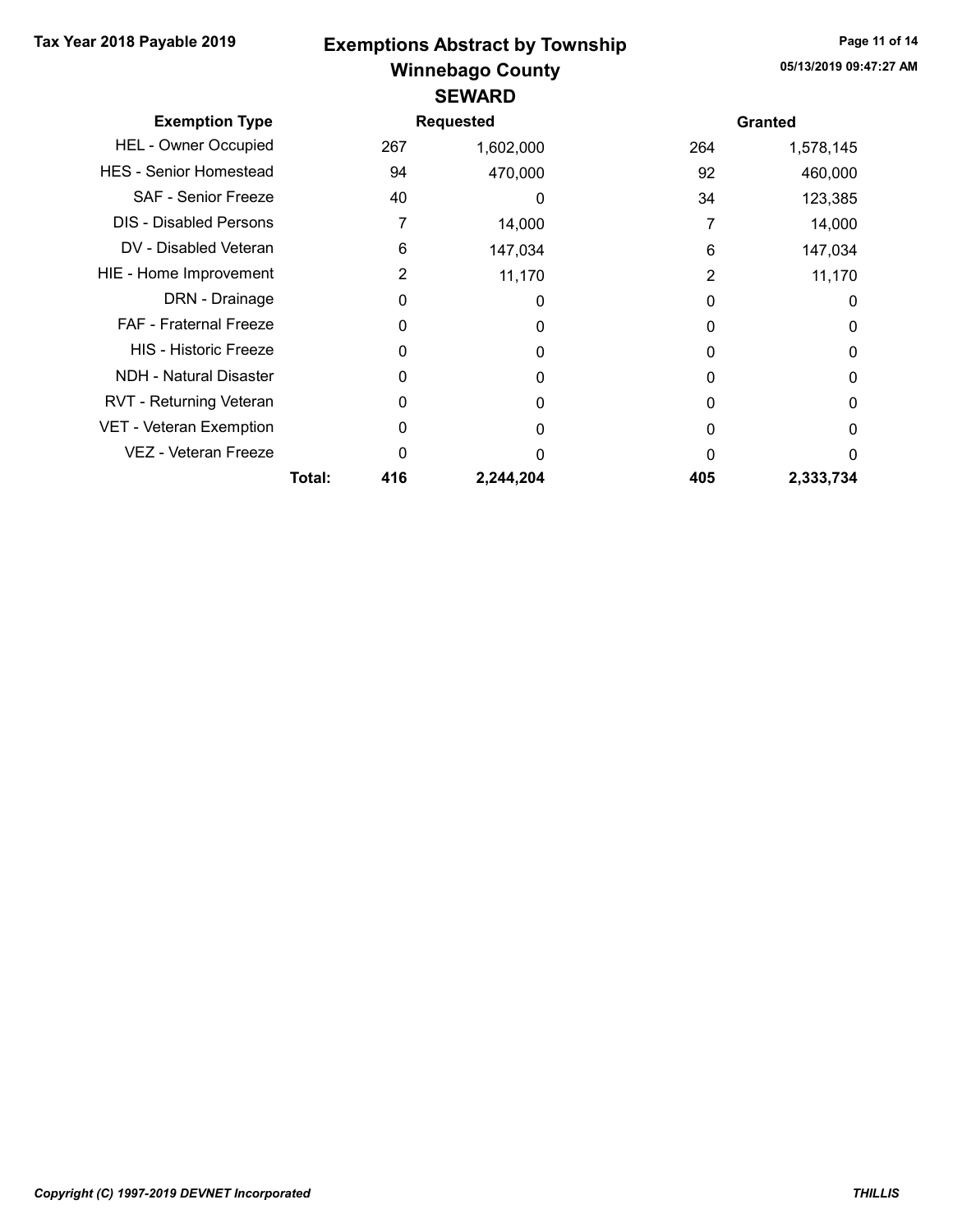#### Winnebago County Tax Year 2018 Payable 2019 Exemptions Abstract by Township Page 12 of 14 SHIRLAND

| <b>Exemption Type</b>          |        |     | <b>Requested</b> |     | <b>Granted</b> |
|--------------------------------|--------|-----|------------------|-----|----------------|
| <b>HEL - Owner Occupied</b>    |        | 333 | 1,998,000        | 331 | 1,986,000      |
| <b>HES</b> - Senior Homestead  |        | 127 | 635,000          | 126 | 625,428        |
| SAF - Senior Freeze            |        | 59  | 0                | 54  | 442,991        |
| HIE - Home Improvement         |        | 9   | 94,518           | 9   | 94,518         |
| <b>DIS</b> - Disabled Persons  |        | 7   | 14,000           | 6   | 12,000         |
| DV - Disabled Veteran          |        | 4   | 182,309          | 4   | 182,309        |
| DRN - Drainage                 |        | 0   | 0                | O   | 0              |
| <b>FAF - Fraternal Freeze</b>  |        | 0   | 0                | 0   | 0              |
| <b>HIS - Historic Freeze</b>   |        | 0   | 0                | O   | 0              |
| <b>NDH - Natural Disaster</b>  |        | 0   | O                |     | 0              |
| RVT - Returning Veteran        |        | 0   | O                | O   | 0              |
| <b>VET - Veteran Exemption</b> |        | 0   | O                |     | 0              |
| <b>VEZ - Veteran Freeze</b>    |        | ი   | O                | U   | 0              |
|                                | Total: | 539 | 2,923,827        | 530 | 3,343,246      |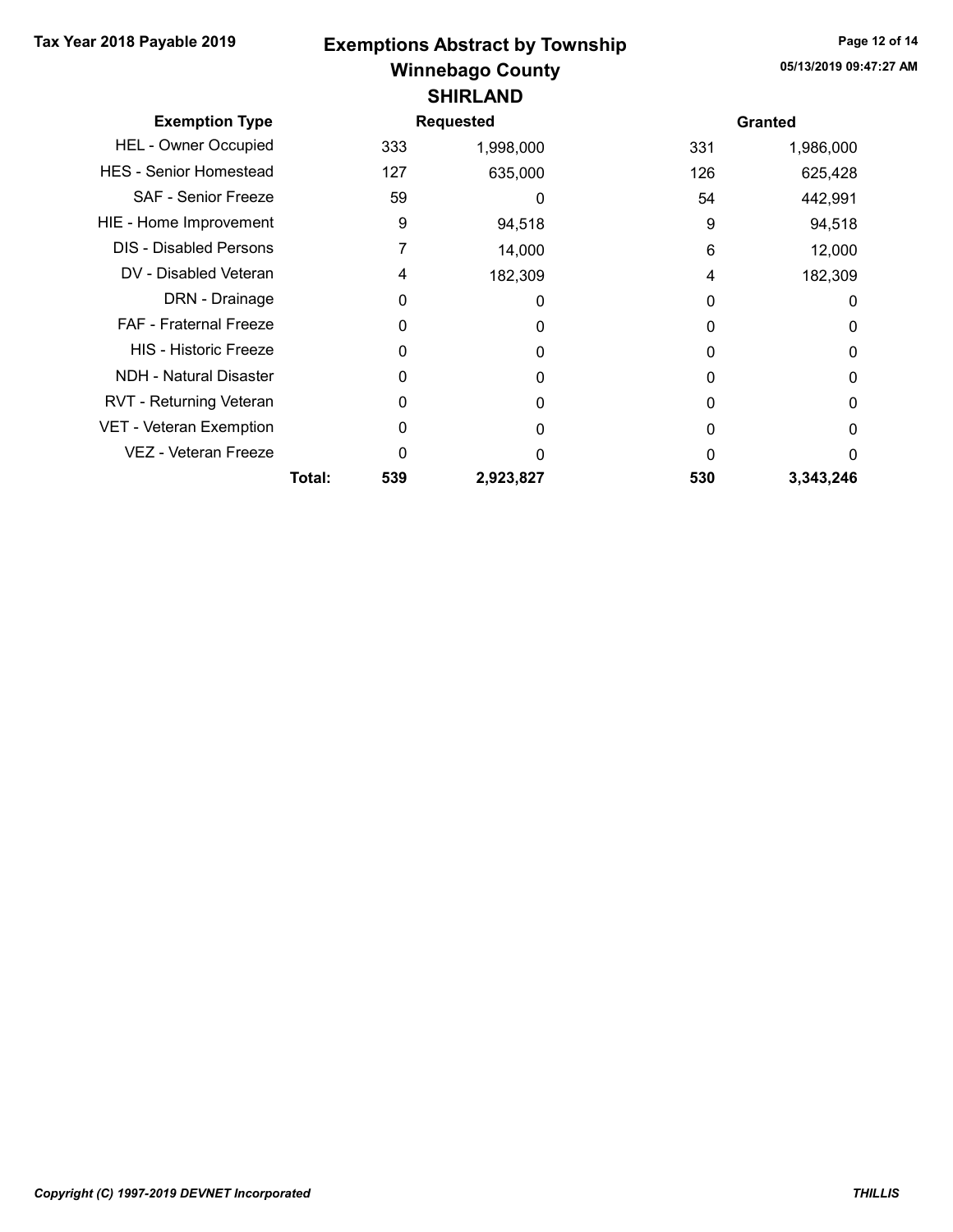#### Winnebago County Tax Year 2018 Payable 2019 Exemptions Abstract by Township Page 13 of 14 **WINNEBAGO**

| <b>Exemption Type</b>          |        |      | <b>Requested</b> |      | <b>Granted</b> |
|--------------------------------|--------|------|------------------|------|----------------|
| <b>HEL - Owner Occupied</b>    |        | 1652 | 9,912,000        | 1632 | 9,789,120      |
| <b>HES</b> - Senior Homestead  |        | 459  | 2,295,000        | 446  | 2,226,126      |
| <b>SAF - Senior Freeze</b>     |        | 193  | 0                | 166  | 709,338        |
| <b>DIS</b> - Disabled Persons  |        | 45   | 90,000           | 44   | 88,000         |
| HIE - Home Improvement         |        | 38   | 221,106          | 38   | 221,106        |
| DV - Disabled Veteran          |        | 25   | 1,067,301        | 24   | 1,067,301      |
| <b>FAF</b> - Fraternal Freeze  |        |      | 0                |      | 13,462         |
| DRN - Drainage                 |        | 0    | 0                |      | 0              |
| <b>HIS - Historic Freeze</b>   |        | 0    | 0                | 0    | 0              |
| <b>NDH - Natural Disaster</b>  |        | 0    | 0                | 0    | 0              |
| RVT - Returning Veteran        |        | 0    | 0                | 0    | 0              |
| <b>VET - Veteran Exemption</b> |        | O    | 0                | 0    | 0              |
| <b>VEZ - Veteran Freeze</b>    |        | 0    | O                |      | $\Omega$       |
|                                | Total: | 2413 | 13,585,407       | 2351 | 14,114,453     |